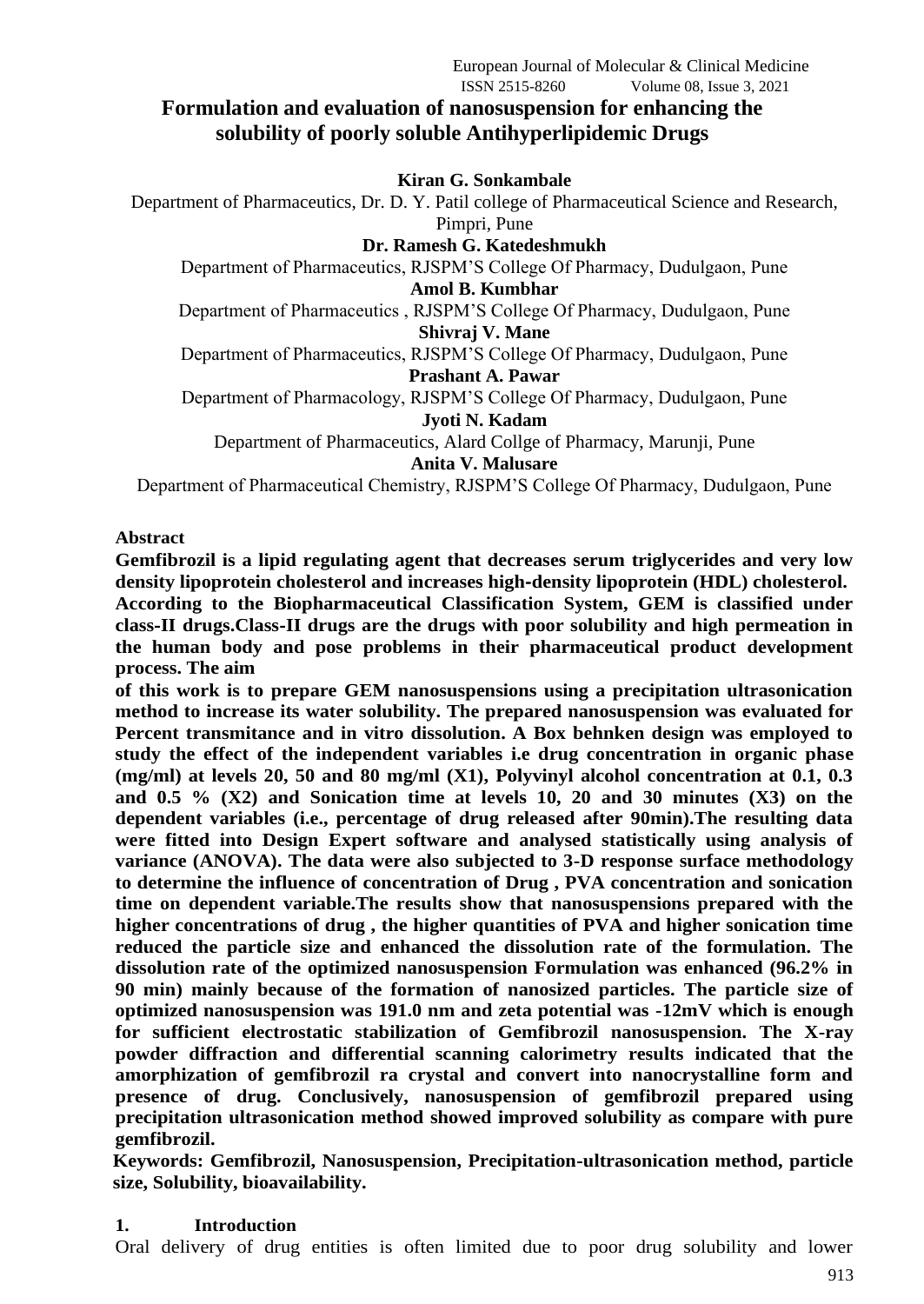bioavailability. More than 40 % of newly discovered drugs are poorly soluble in water . As solubility plays a crucial role in drug formulation, poor drug solubility has limited the commercialization of many drugs. Extensive efforts have been made to enhance the solubility of drugs by conventional methods, such as, micronisation, use of surfactants and solubilizers, co-solvency, co-crystallization, solid dispersions, self microemulsifying drug delivery systems, complexation, polymorphism etc. One of the most popular approaches being investigated presently is formulation of nanocrystals or nanosuspension. During formulation of nanosuspension, a drug is reformulated and as per FDA is considered as a new drug that can be patented and is not considered as generic .

Considering the limitations of alternative approaches like, lack of universal applicability to all drugs as in inclusion complexes and microemulsion (Patel et al), nanoparticle engineering remains as a preferable choice for pharmaceutical application and may serve as an effective tool for "brick dust candidates"(singare et al). Nanosuspensions are formulated by two major approaches; top down and bottom up technology (34). Top down approach depends on reduction in size of large crystalline particles to the desired size range. Bottom up approach involves solubilization of drug in solvent and further addition of it to a nonsolvent to obtain precipitated nanocrystals under controlled conditions in presence of stabilizer(35). These technologies have been used to increase the solubility and bioavailability of simvastatin , carvedilol, nitrendipine, efavirenz etc.

Gemfibrozil is a widely used antihyperlipidemic agent classified as fibric acid derivative. It increases the activity of extrahepatic lipoprotein lipase, resulting in lipolysis process. Gemfibrozil activates peroxisome proliferator-activated receptor-alpha transcriptor factor ligand, a receptor that is involved in metabolism of carbohydrates and fats and also in adipose tissue distribution. This results in increased synthesis of lipoprotein lipase thereby increasing the clearance of triglyceride. Gemfibrozil belongs to BCS class II (log P 3.6) with poor solubility and high permeability resulting in variable bioavailability. Poor dissolution rate of Gemfibrozil is responsible for its limited and variable bioavailability.

In the present study, an attempt has been made to formulate and evaluate the nanosuspension of gemfibrozil using nanoprecipitation-ultrasonication method for improved solubility. gemfibrozil nanosuspension was evaluated for particle size, drug content, drug release, zeta potential, morphology, solubility and in vitro drug release. Nanosuspension was characterized using Fourier transform infrared spectroscopy, differential scanning calorimetry and X-ray diffractometry.

## **2. Material and Method:**

Gemfibrozil was obtained from Aurbindo Lab, Hyderabad as gift sample. Poloxomer 188 was received from BASF Mumbai. Tween 20 & Polyvinyl alcohol were obtained from Lobachemie, Mumbai. All other solvents used were of Analytical grade.

#### **2.1. Preparation of Nanosuspension:**

#### **2.1.1 Formulation and optimization of Gemfibrozil Nanosuspension:**

Gemfibrozil nanosuspensions were prepared through the antisolvent precipitation– ultrasonication method. Briefly, Gemfibrozil was dissolved completely in ethanol to prepare the organic phase and the solution was then filtered through a 0.45-μm filtered to remove the precipitated impurities. The antisolvent phase was prepared separately by dispersing stabilizer polyvinyl Alcohol in distilled water. At a fixed temperature, 2 ml of organic solution was injected drop wise by syringe into 20ml of anti-solvent using mechanical stirrer (Remi125,51D, Mumbai) at 3600 rpm for 1 h. The resultant nanosuspension samples were ultrasonicated with an probe sonicator (Pci analytics,250, Mumbai) 20–25 kHz for the specified period. During the ultrasonication, the temperature was controlled at 4–8°C using an ice–water bath(10).

#### **2.2 Experimental Design: Box behnken Designs:**

### **2.2.1. Optimization of nanosuspension by Box- Behnken Design :**

 $3<sup>3</sup>$  randomized response surface Box-Behnken design was used with 17 trials runs to study the impact of three factors on the key response variable**.** Box- Behnken design are simplest three level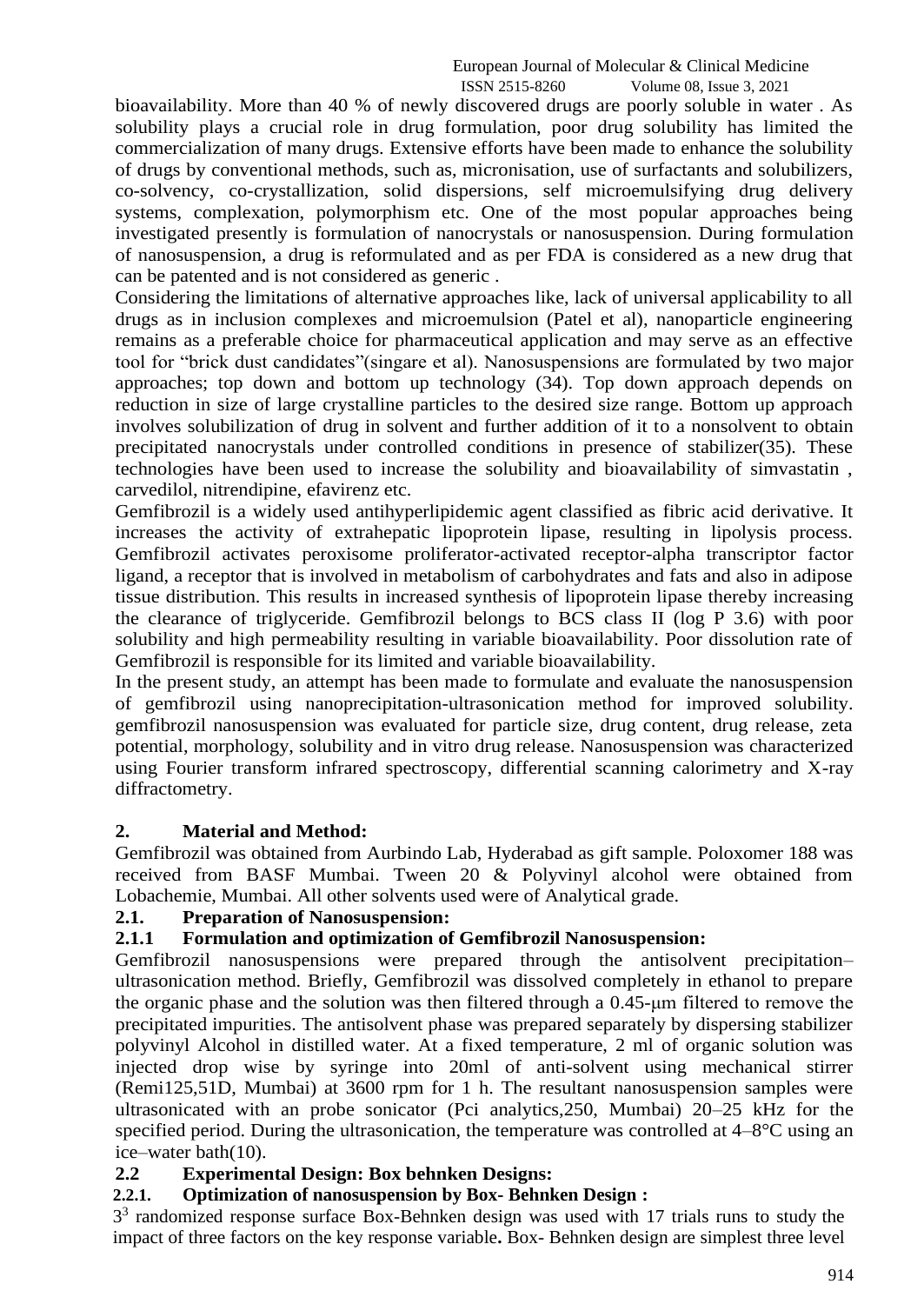ISSN 2515-8260 Volume 08, Issue 3, 2021

designs with three factors each at three levels. The three levels are usually referred as low, intermediate and high levels. These levels are numerically expressed by the digits -1, 0, and +1. One variable was (X1) drug concentration in organic phase (mg/ml) at levels 20, 50 and 80mg/ml. Second variable was  $(X2)$  polyvinyl alcohol concentration at 0.1,0.3 & 0.5% and third variable was  $(X3)$  Sonication time10,20 & 30 minutes . Total 17 batches of nanosuspension were prepared. The resulting data were fitted into design Expert software and analyzed statistically using analysis of variance (ANOVA). The data were also subjected to 3- D response surface methodology to determin the influence of concentration of drug , PVA and sonication time on dependent variable. Table.1 shows the data for evaluation of Gemfibrozil nanosuspension<sup>(7)</sup>.  $Table 1:$  Optimization of formulation Variable

| <b>Formulations</b> | <b>Table 1</b> Optimization of formulation variable<br><b>Drug concentration</b> | <b>PVA</b>       | <b>Sonicattion</b> |
|---------------------|----------------------------------------------------------------------------------|------------------|--------------------|
|                     | in organic                                                                       | concentration    | <b>Time</b>        |
|                     | phase(mg/ml)                                                                     | $(\% w/v)$       |                    |
| NS1                 | 20                                                                               | 0.1              | 20                 |
| NS <sub>2</sub>     | 80                                                                               | 0.1              | 20                 |
| NS3                 | 20                                                                               | 0.5              | 20                 |
| NS4                 | 80                                                                               | 0.5              | 20                 |
| NS <sub>5</sub>     | 20                                                                               | 0.3              | 10                 |
| NS <sub>6</sub>     | 80                                                                               | 0.3              | $\overline{10}$    |
| NS7                 | 20                                                                               | 0.3              | 30                 |
| NS <sub>8</sub>     | 80                                                                               | 0.3              | 30                 |
| NS9                 | 50                                                                               | 0.1              | 10                 |
| <b>NS10</b>         | 50                                                                               | 0.5              | 10                 |
| <b>NS11</b>         | 50                                                                               | $\overline{0.1}$ | 30                 |
| <b>NS12</b>         | 50                                                                               | 0.5              | 30                 |
| <b>NS13</b>         | 50                                                                               | 0.3              | 20                 |
| NS14                | 50                                                                               | 0.3              | 20                 |
| <b>NS15</b>         | 50                                                                               | 0.3              | 20                 |
| <b>NS16</b>         | $\overline{50}$                                                                  | 0.3              | 20                 |
| <b>NS17</b>         | $\overline{50}$                                                                  | 0.3              | 20                 |

For each formulation 2 mL of ethanol was used and temperature of phase was maintained at 40c. The prepared nanosuspensions were evaluated for percent transmittance, Particle size, Drug content and percent drug release.

# **2.2.2. Lyophilisation:**

Nanosuspension along with cryoprotectant was frozen at  $-200C$  for 24 h and further lyophilized using LabConco USA model 195(A65412906) to get dry sample. Lyophilized nanosuspension was characterised for its solid state characterisation using IR, DSC, and XRD.

## **3. Evaluation of Gemfibrozil nanosuspension:**

All the Gemfibrozil nanosuspension formulations were evaluated for the following parameters.

## 3.1 Percent transmittance measurement

In order to determine the physical stability of nanosuspension, the optical transmittance was measured at 600 nm using an UV spectrophotometer.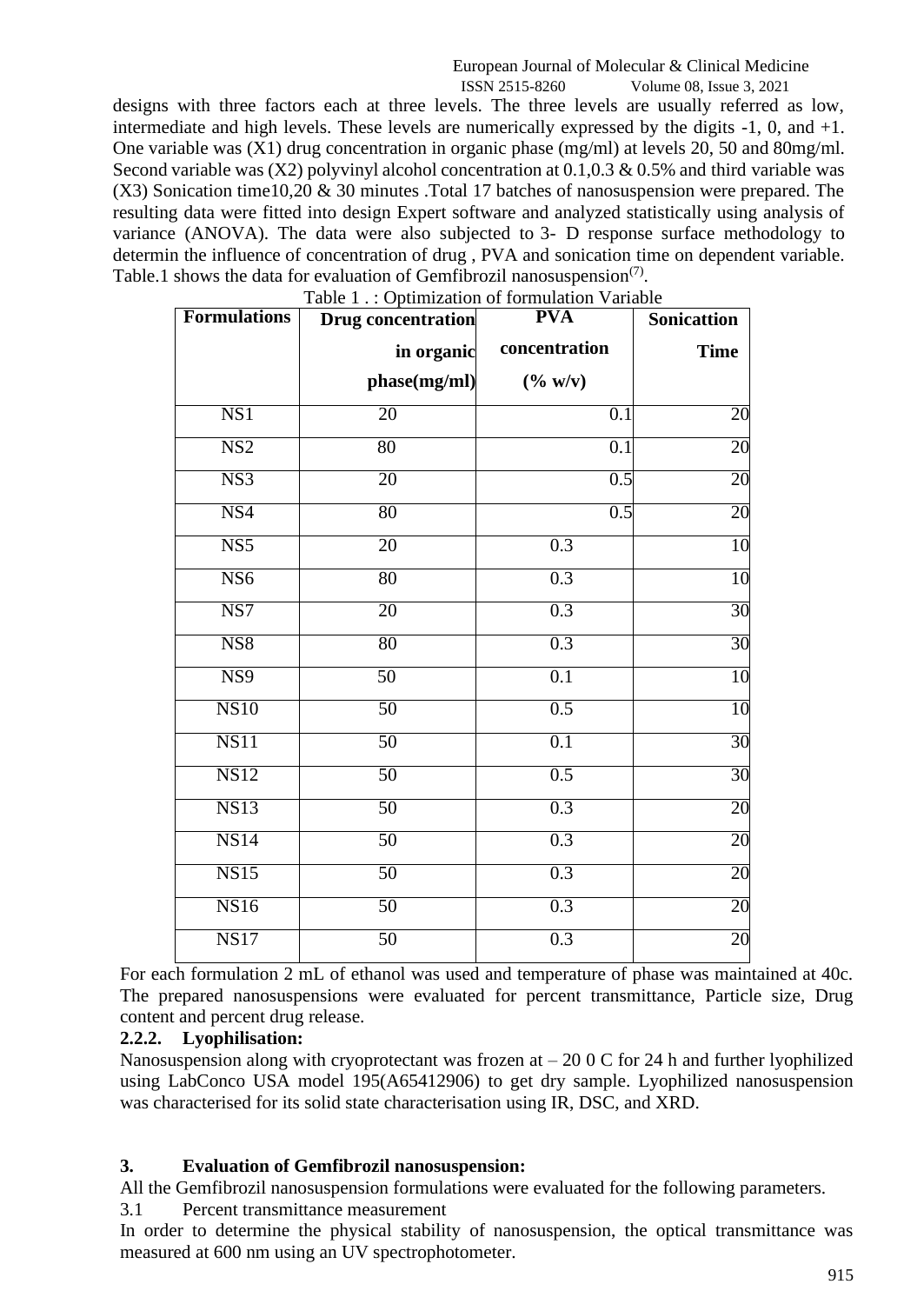## **3.2 Particle Size Analysis**

The particle size analysis of formulations was performed using particle size analyzer.An aliquot of nanosuspension was diluted(1 to 5 ml) in deionized water prior to measurements. All the measurements were carried out in triplicate at a temperature of 25 °Cand at a fixed angle of 90° to the incident laser beam. Data was analyzed by windows Z type software (Version 1.90) and values of mean particle size and particle size distribution curve were recorded.

### **3.3. Zeta potential measurement:**

For measurement of zeta potential, Zetasizer (HORIBA, SZ100, Japan) was used. Nanosuspension sample (1ml) was taken and dispersed in double distilled water . To prevent the agglomeration, the dispersed solution was placed for 5 minutes in ultrasonicator bath. Then the sample was taken in the glass cuvette and zeta potential was measured by using zetasizer.

#### **3.4 Fourier transform infrared**

Gemfibrozil, physical mixture and dried gem nanosupension were diluted with potassium bromide. The FTIR spectra Gemfibrozil, physical mixture and dried gem nanosupension were recorded using an FTIR spectrometer.

#### **3.5. Differential Scanning Calorimetry:**

The physical state of Gemfibrozil in solid nanoparticle was characterized by the differential scanning calorimetry thermogram analysis (PerkinElmer 4000, UK). Sample (approximately 1 mg) analysis was performed in an aluminum pan under Nitrogen Purging with Flow rate of 20ml/min and at Heating Range of 30-3000C with 100C/min of heating rate. The endothermic and exothermic transition was studied using obtained thermograph to determine interaction between gemfibrozil and polymer used for nanosuspension.

### **3.6. X- Ray Diffraction Studies**

X- ray diffraction Study was performed in Advanced X-ray diffractometer (Brucker D 8, India) using Cu K  $2\alpha$  rays with a voltage of 40 kV and a current of  $25 \text{ mA}$  to estimate effect on crystalline structure of lyophilized nanoparticles. Samples were scanned for  $2\Theta$  from 10 to 80

°. Diffraction pattern for pure Gemfibrozil, physical mixture and solid nanoparticles were analyzed.

#### **3.7 Drug Content :**

For determination of drug content from Nanosuspension, the Nanosuspension was centrifuge for 5-10 minutes . then the supernatant 1ml was remove and dilute upto 10 ml with methanol then filter and take absorbance at 276nm.

#### **3.8 Drug Release Studies**

The release of gemfibrozil from pure drug and nanosuspension was performed using the dialysis bag previously soaked in dissolution medium.(mole.wt. cutoff – 11000 Da) with modified USP dissolution apparatus type I (Veego, DT60, Mumbai). The dialysis bag was soaked overnight in dissolution medium before dialysis to ensure thorough wetting of the membrane. Dissolution medium used was 7.5 pH phosphate Buffer. Pure drug and equivalent quantity of nanosuspension was placed in dialysis bag respectively and ends tied to basket rod

. The bag was then inserted into the dissolution medium containing 100 ml of 7.5 pH phosphate buffer at  $37\pm0.5^{\circ}$  C with stirring speed of 50 rpm for 90 minutes. An aliquot of 5 ml were withdrawn at an interval of 15 min,suitably diluted, filtered and analyzed for the content of Gemfibrozil by UV- spectrophotometer (Shimadzu,1700, Japan) at 276. nm. Aliquot was replaced with equivalent volume of fresh dissolution medium to compensate for the loss due to sampling. The % drug release for pure drug and nanosuspension formulation was calculated and compared for 90 minutes with frequency of 15 minutes.

## **6.9 . Saturation Solubility Study**

The saturation solubility of Pure Gemfibrozil and lyophilized Gemfibrozil nanosuspensions was determined in water and phosphate buffer pH 7.5. Excess amounts of samples were added into 10 ml wateer in a capped vial which was then placed in a controlled temperature shaking water bath at 37°C, leaving them to dissolve for 72 h. Then, samples (1 ml) were withdrawn and centrifuged for 20 min. The obtained supernatant sample was assayed using a UV/Vis spectrophotometer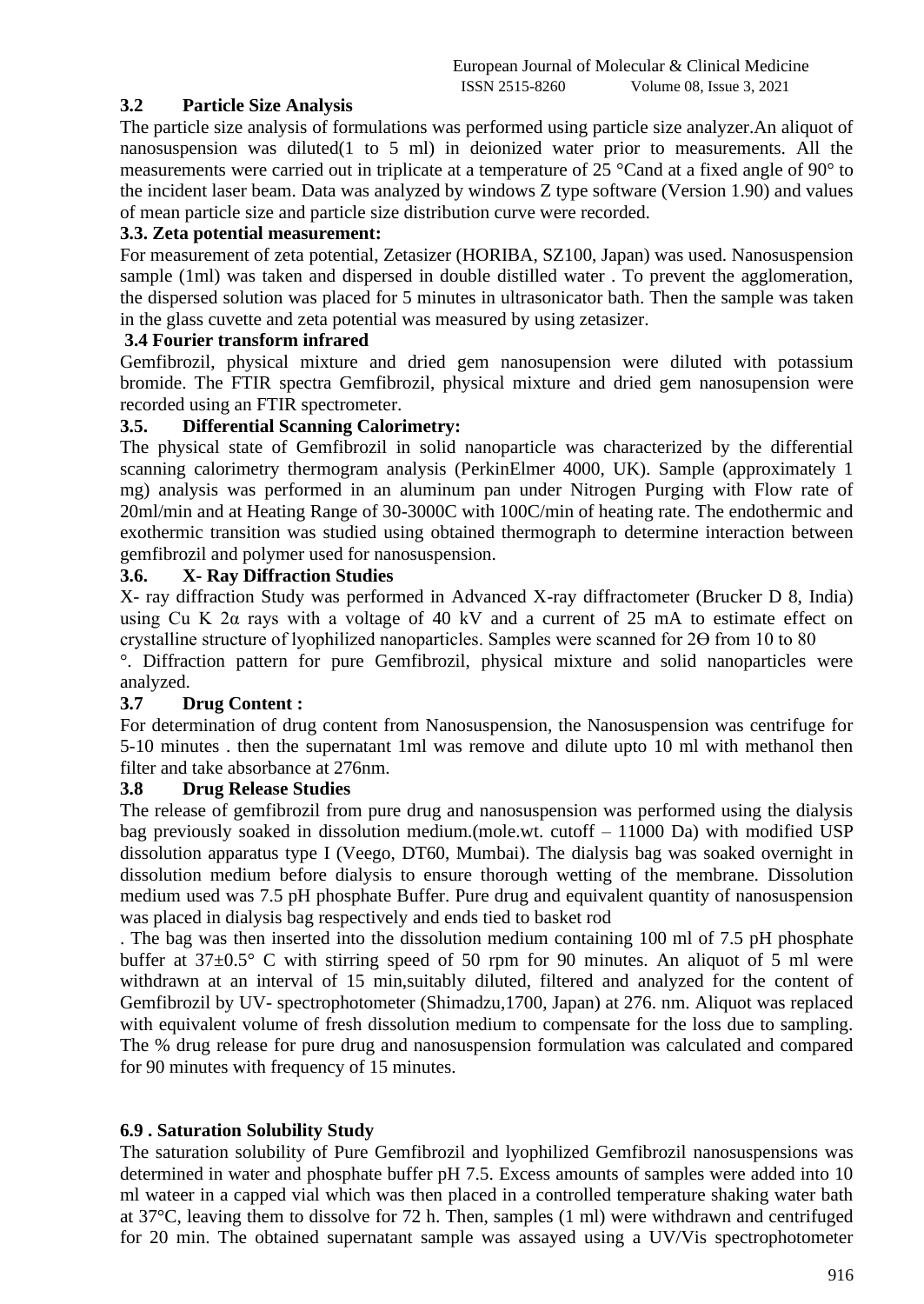## **4. Result and Discussion:**

Optimization of process and formulation Variables

Optimization of Gemfibrozil nanosuspension carried out on the basis of effect of different process and formulation variables like type of solvent, type of surfactant and precipitation temperature on percent transmittance and drug content of resultant nanosuspension formulations were studied. Various formulations were prepared and evaluated for pre- optimization investigation. The result showed that formulation variables significantly had an impact on percent transmittance, percent drug content and short term physical stability of nanosuspension. Effect of various formulation variables on evaluation parameters are shown in table

| <b>Batch</b><br>N <sub>0</sub> | %T   | $\frac{0}{0}$<br>Dr<br>ug<br>content | <b>Physical Stability after 24 h</b><br>(visual observation) |
|--------------------------------|------|--------------------------------------|--------------------------------------------------------------|
| $\mathbf{1}$                   | 81.3 | 83.5                                 | High precipitation                                           |
| $\overline{2}$                 | 91.7 | 89.9                                 | Low precipitation                                            |
| 3                              | 49.6 | 98.23                                | Opalescent                                                   |
| $\overline{4}$                 | 83.4 | 59.2                                 | High precipitation                                           |
| 5                              | 87.5 | 90.03                                | High precipitation                                           |
| 6                              | 78.6 | 85.6                                 | High precipitation                                           |
| 7                              | 92.5 | 73.2                                 | Low precipitation                                            |
| 8                              | 86.2 | 80.6                                 | Low precipitation                                            |
| 9                              | 72.3 | 95.7                                 | Opalescent                                                   |
| 10                             | 83.2 | 84.5                                 | Low precipitation                                            |
| 11                             | 88.3 | 82.3                                 | Low precipitation                                            |
| 12                             | 90.4 | 91.32                                | Low precipitation                                            |
| 13                             | 78.0 | 81.6                                 | Low precipitation                                            |
| 14                             | 84.7 | 79.2                                 | High precipitation                                           |
| 15                             | 79.3 | 80.36                                | High precipitation                                           |
| 16                             | 86.3 | 84.32                                | High precipitation                                           |

Table 2 : Preliminary Study of formulation of Gemfibrozil nanosuspension

# **Effect of solvent:**

Various nanosuspension formulations were prepared using different solvents for drug like Ethanol,Acetone and Acetone:ethanol (1:1) . The formulations with Ethanol as the solvent showed highest drug content as compared to other formulations. The precipitation was observed in formulations with Acetone as solvent. This could be due to formation of nanosuspension with larger particle size as a result of faster evaporation of solvent. The formation of large particles resulted in agglomeration. Thus, for further study, Ethanol was selected as solvent.

### **Effect of surfactant:**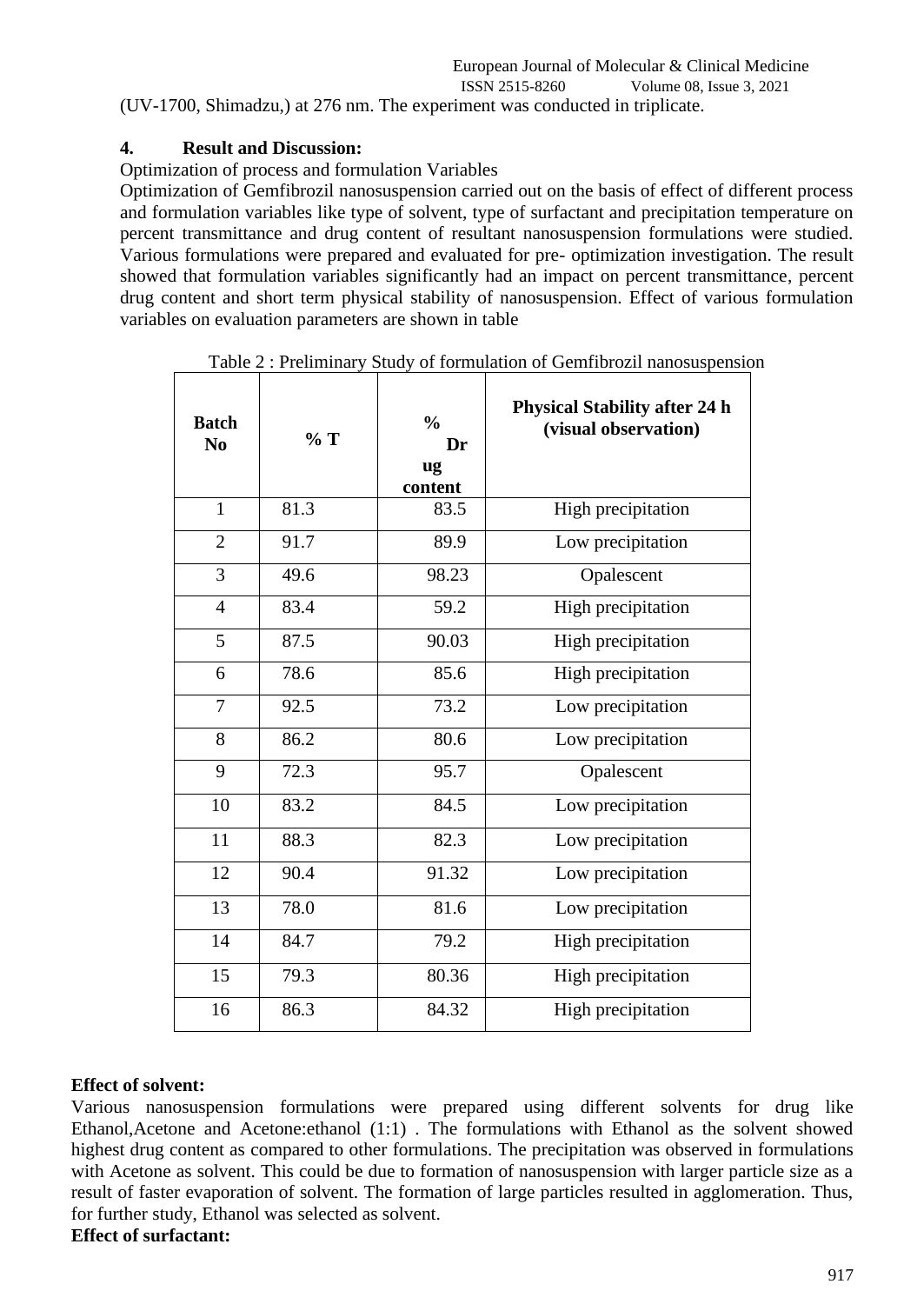Various surfactants were studied for their effect on formulation of nanosuspension. The formulations were prepared with PVA, Poloxamer 188 and Tween 20 as surfactant.The formulations prepared with tween 20 and poloxamer 188 showed precipitations after 24 hours whereas no precipitation was observed in formulations with PVA. The observed precipitation could be due to low zeta potential values because of steric stabilization by long nonionic chains of tween 20 and Poloxamer 188. The colloidal system with low zeta potential resulted in precipitation or coagulation. Thus, for further study PVA was selected as surfactant. 7, 13)

### **Effect of precipitation temperature:**

In order to study the effect of temperature on nanosuspension, the batch no 17 prepared at two different precipitation temperature, viz.  $4\pm 10c$  and  $25\pm 10c$ . It was observed that at lower temperature drug content of the formulations were higher and precipitation was not observed. At higher temperature the precipitation was observed. This could be due to effect of temperature on particle size in several ways. At higher temperature, the solubility of drug is increased reducing the amount of supersaturation after antisolvent addition. This led to lower rate of nucleation resulting in lower number of crystal nuclei. This could result in crystal overgrowth and formation of large crystals leading to precipitation. Secondly, the evaporation of solvent also plays an important role. Secondly, at higher temperature, the evaporation of solvent was at higher rate leading to formation of large crystals. Hence, considering these results,  $4\pm10$ C temperature was selected for further study.

### **4.1 Design of Experiments (DoE)**

A 3-factor,3-level Box–Behnken design is used to suitably explore the main,interaction and quadratic terms and construct second order polynomial equation using Design Expert (version

10) This cubic design is characterized by a set of points lying at the mid point of each edge of a multidimensional cube and centre point replicates (n=3) . A design matrix of 17 batches are constructed to generate a non-linear quadratic model equation as –

### $Y = b0 + b1X1 + b2X2 + b3X3 + b12X1X2 + b13X1X3 + b23X2X3 + b11X11 + b22X22 + b33+X32$

Where Y is the measured response for each factor level combination ;b0 is an intercept; b1 to b33 are regression coefficient figured from the observed experimental values of Y; and X1, X2 and X3 are coded levels of independent variables.

In the present study , for optimization of formulation variables of Gemfibrozil nanosuspension, Box-Behnken design was applied.consisted of three independent variables and 3 levels of each factor. One variable was (X1) drug concentration in organic phase (mg/ml) at levels 20, 50 and 80mg/ml. Second variable was  $(X2)$  polyvinyl alcohol concentration at 0.1,0.3 & 0.5% and third variable was  $(X3)$ Sonication time10,20  $\&$  30 minutes. Total 17 batches of nanosuspension were prepared and these batches were evaluated for percent drug release after 90 minute (Y1). Table 7.11shows the data for evaluation of Gemfibrozil nanosuspension. The drug content of nanosuspension formulation was found to be in the range of 43.7 % to 96.2%. During optimization, formulations with high drug loading and low precipitation after 24 hrs were considered.

| <b>BATCH</b><br>N <sub>O</sub> | Drug<br>Conc<br>$\mathbf{X}$ 1<br>(mg) | <b>PVA</b><br>Conc<br>$\mathbf{X}2$<br>(%) | <b>Sonicatio</b><br>n Time<br>$\mathbf{X}$ 3<br>(Minutes) | <b>Cumulativ</b><br>e Drug<br><b>Release</b><br>after 90<br>min(Y1)<br>$\frac{6}{9}$ | Drug<br>content<br>$(\%)$ | <b>Stability after 24</b><br>hrs |
|--------------------------------|----------------------------------------|--------------------------------------------|-----------------------------------------------------------|--------------------------------------------------------------------------------------|---------------------------|----------------------------------|
| NS1                            | $-1$                                   | $-1$                                       | $\Omega$                                                  | $81.3 \pm 3.2$                                                                       | $72.2 \pm 1.2$            | Low precipitation                |
| NS <sub>2</sub>                | 1                                      | $-1$                                       | $\overline{0}$                                            | $86.2 \pm 1.0$                                                                       | $43.7 \pm 2.7$            | High precipitation               |
| NS3                            | $-1$                                   |                                            | $\overline{0}$                                            | $89.8 \pm 2.4$                                                                       | $93.5 \pm 0.5$            | Low precipitation                |
| NS4                            |                                        |                                            | $\theta$                                                  | $96.2 \pm 1.9$                                                                       | $87.3 \pm 3.1$            | Opalescent                       |
| NS <sub>5</sub>                | $-1$                                   | $\Omega$                                   | $-1$                                                      | $86.5 \pm 2.0$                                                                       | $90.7 \pm 4.1$            | High precipitation               |
| NS <sub>6</sub>                |                                        | $\theta$                                   | $-1$                                                      | $85.4 \pm 3.6$                                                                       | $80.0 \pm 2.6$            | High precipitation               |
| NS7                            | $-1$                                   | $\theta$                                   |                                                           | $87.2 \pm 1.9$                                                                       | $94.1 \pm 3.8$            | Low precipitation                |
| NS <sub>8</sub>                |                                        | $\Omega$                                   |                                                           | $80.1 \pm 2.6$                                                                       | $82.7 \pm 0.9$            | Low precipitation                |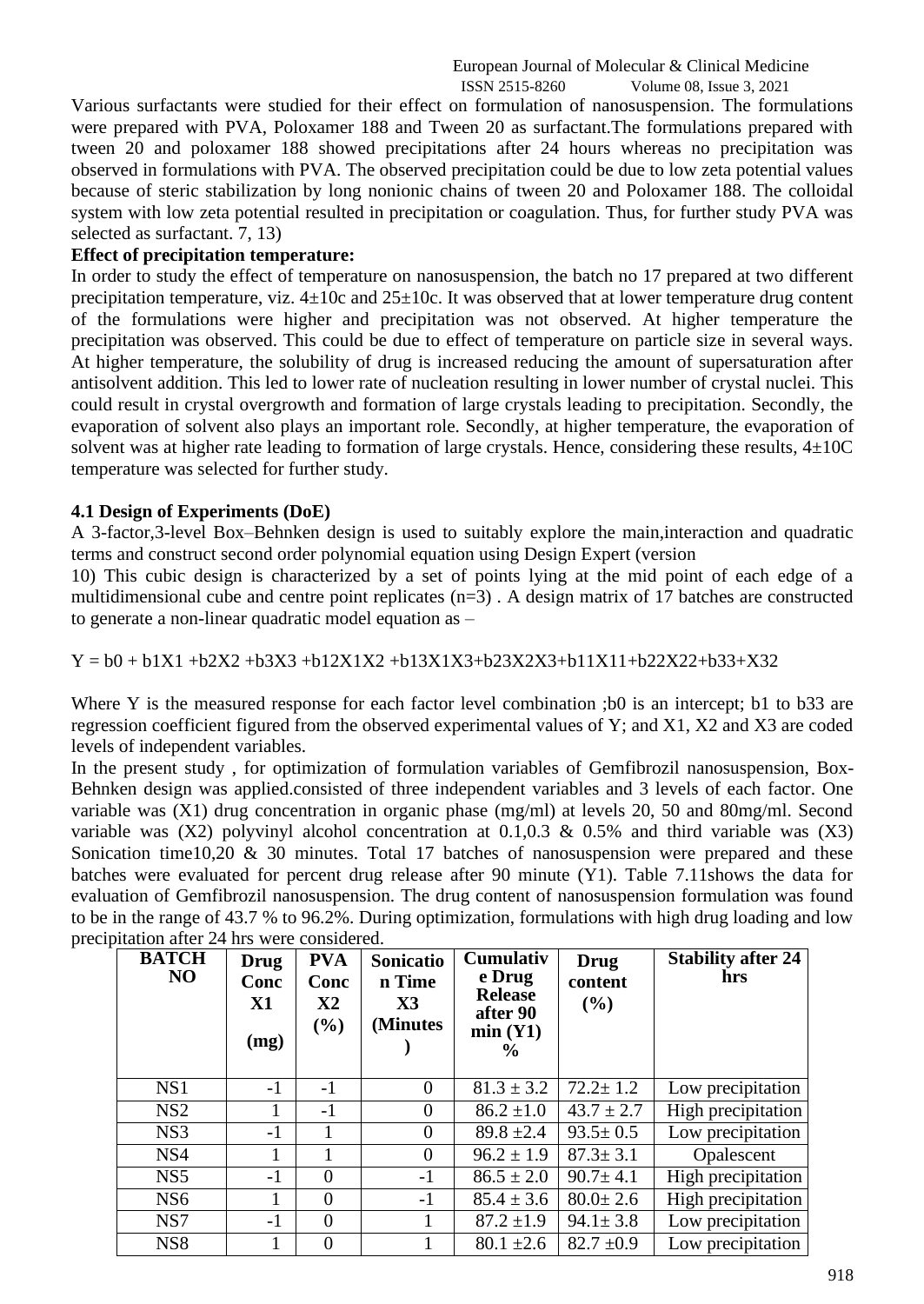|   |          |          |                |                | Volume 08, Issue 3, 2021 |
|---|----------|----------|----------------|----------------|--------------------------|
| 0 | $-1$     | $-1$     | $74.2 \pm 4.1$ | $63.8 \pm 1.3$ | High precipitation       |
| 0 |          | $-1$     | $79.1 \pm 2.1$ | $76.6 \pm 2.9$ | High precipitation       |
| 0 |          | $-1$     | $76.7 \pm 3.1$ | $88.8 \pm 3.4$ | Low precipitation        |
| 0 |          |          | $82.0 \pm 2.5$ | $96.2 \pm 1.9$ | Opalescent               |
| 0 | $\Omega$ | $\Omega$ | $80.2 \pm 1.2$ | $87.0 \pm 2.7$ | Low precipitation        |
| 0 | $\theta$ | 0        | $81.3 \pm 2.5$ | $84.2 \pm 1.7$ | Low precipitation        |
| 0 | $\Omega$ | $\Omega$ | $80.6 \pm 1.5$ | $89.1 \pm 3.3$ | Low precipitation        |
| 0 | $\Omega$ | $\Omega$ | $82.3 \pm 2.1$ | $87.6 \pm 2.0$ | Low precipitation        |
| 0 | $\theta$ | $\theta$ | $81.6 \pm 2.0$ | $85.9 \pm 3.2$ | Low precipitation        |
|   |          |          |                |                | ISSN 2515-8260           |

**Mean ±SD(n=3)**

The result of dependent variables % drug release after 90 min (Y1) from 17 experiments are shown in Table 7.11 and were used to generate quadratic equation from "Design Expert 10". Mathematical relationship was generated using MLRA for the studied response variables expression ( equation 1).

Drug release after hrs  $(Y1) = 81.26 + 0.39 X1 + 3.58 X2 + 0.084X3 + 0.39X1X2 - 1.53X1X3$  $+ 0.12X2X3 + 6.95X12 + 0.18X22 - 3.38X32$  (1)

The significant test for regression coefficients was carried out by applying student t-test. A coefficient is significant if the calculated' value is greater than the critical value of t. If the probe values were greater than 0.05, the coefficients were not considered as significant.The lower value of p (0.042) indicated the significance of applied model.Thus, all the three variables were found to exert significant effect on drug release from nanosuspension.

1. **Influence of drug concentration and PVA concentration on the Drug Release after 90 minutes.**



Figure a) Counterplot b)Response surface area showing influence of drug concentration and PVA concentration on the drug release of formulation

To understand the characteristics of drug release from nanosuspension, an in vitro dissolution study was carried out in phosphate buffer pH 7.5 using modified USP tablet dissolution test apparatus I with dialysis bag tied to central shaft.

Fig 7.6 shows effect of PVA concentration and drug concentration on drug release . It was observed that with increase in drug concentration in organic phase from 20 to 50 mg/ml, drug release was found to be decreased. This could be due to increase in particle size with increase in the drug concentration leading to lower surface area and lower drug release. With further increase in drug concentration from 50 to 80 mg/ml drug release was found to be increased. At higher drug concentration the degree of supersaturation is high.This increased the rate of precipitation at faster rate. Drug precipitates out in amorphous form resulting in higher drug release.

Increase in PVA concentration was also found to be increasing the drug release. This effect was pronounced at higher drug concentration. At higher drug concentration when PVA concentration was increased particle size of nanosuspension was decreased leading to increase in drug release.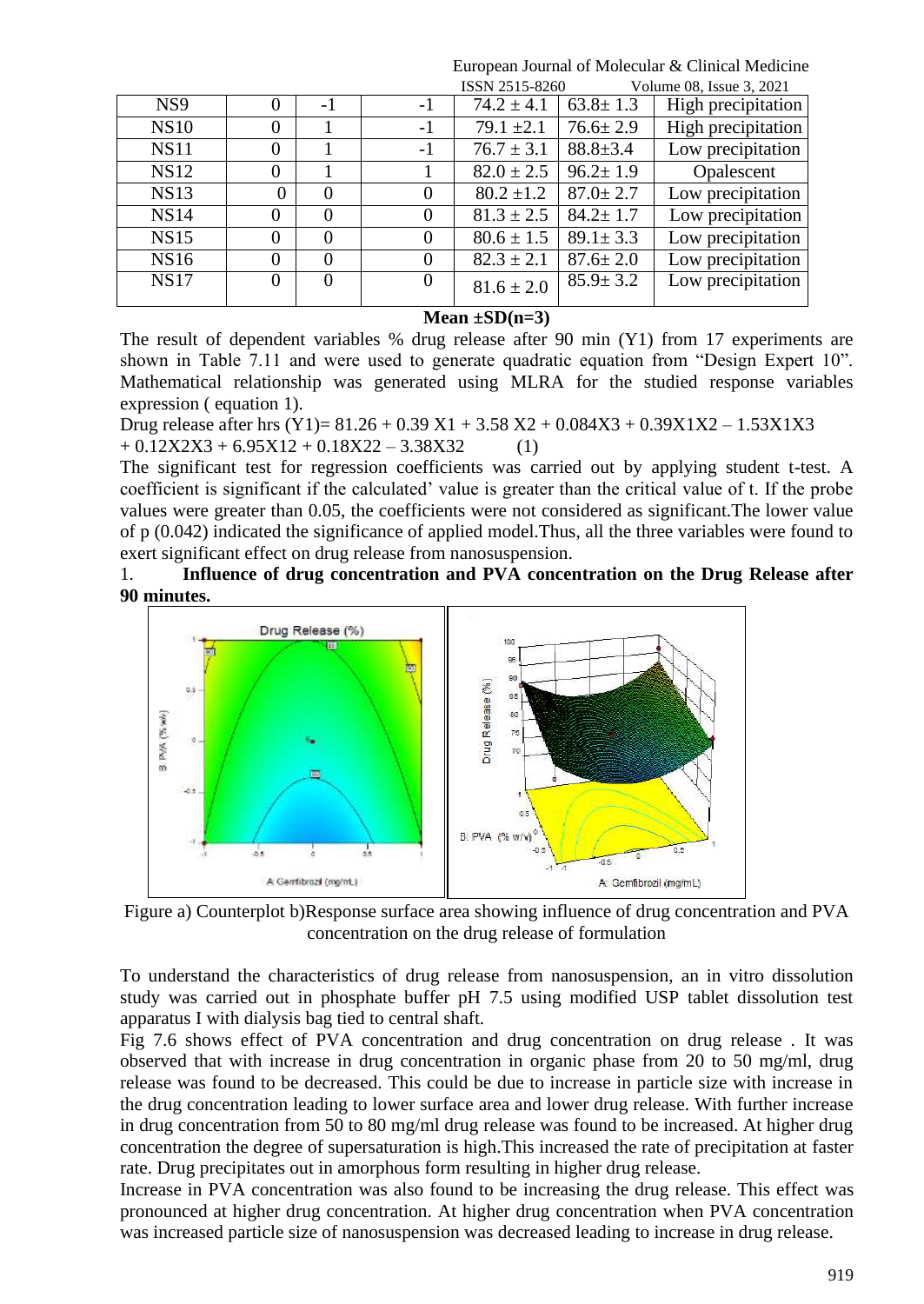### 2. **Influence of drug concentration and sonication time on drug release after 90 minutes**



a) Counterplot b)Response surface area showing influence of drug concentration and sonication time on the drug release from formulations. Change this fig axis should be mg/ml

From figure , it is evident that with increase in drug concentration from 20 to 50 mg/ml at lower sonication time (10 min) drug release was found to be decreased. This could be due to increase in particle size with increase in the drug concentration leading to lower surface area and lower drug release. With further increase in drug concentration from 50 to 80 mg/ml, drug release was found to be increased. With increase in sonication time, drug release from NS was found to be increased. This could be due to decrease in particle size with increased sonication

, that might have led to increased surface area resulting in increased drug release. At higher drug concentration, effect of sonication time was not significant and required lower particle size was not achieved.

#### 3. **Influence of PVA concentration and Sonication time on drug release after 90 minutes**





a) Counterplot b) Response surface area showing influence of PVA concentration and Sonication time on the Drug Release of formulation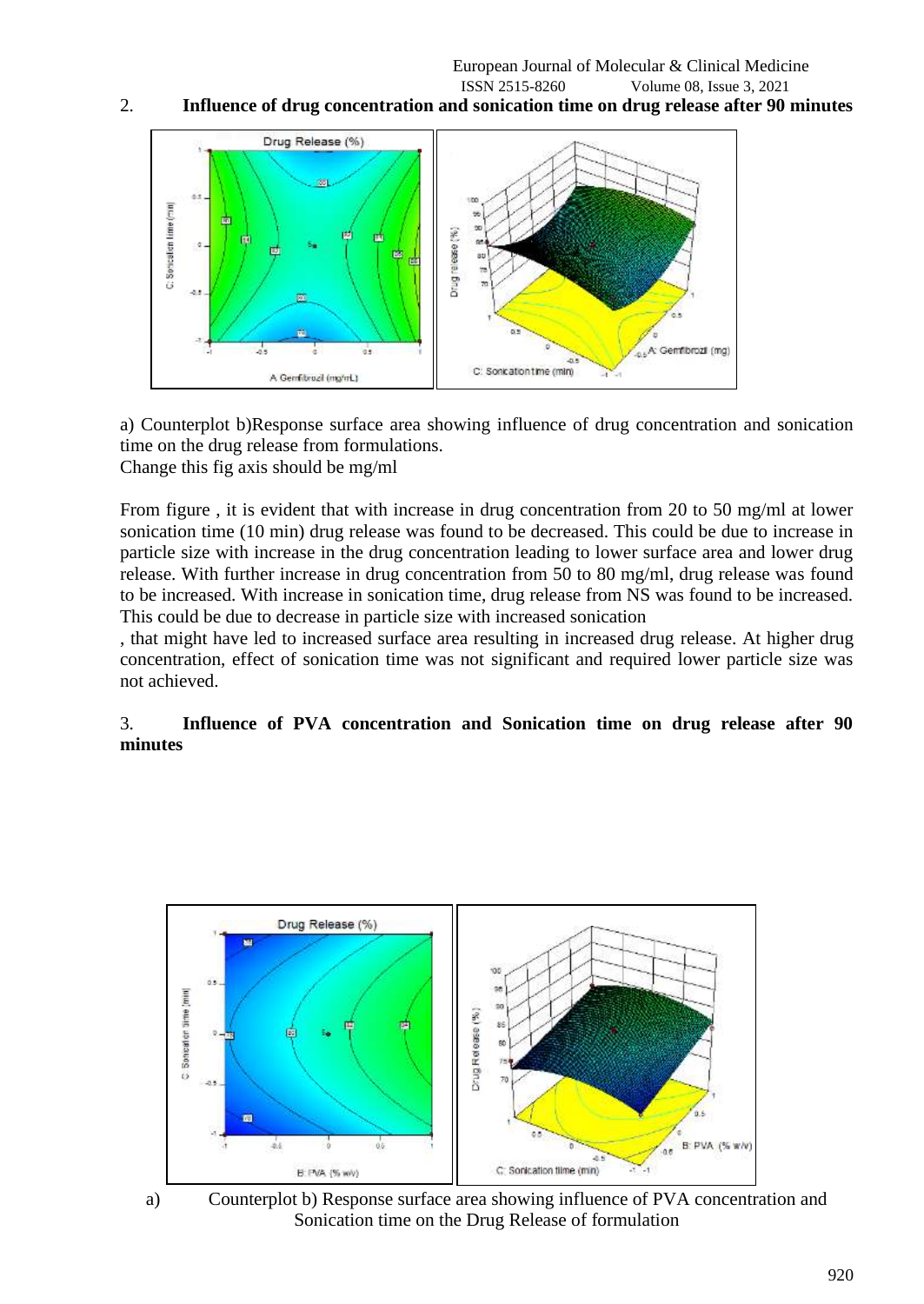From figure , it was observed that with increase in PVA concentration, drug release was found to be increased at all levels of sonication time. At all levels of PVA concentration, increase in sonication time from 10 min to 20 min, increased the drug release, however, with further increase in sonication time to 30 min, decreased the drug release. This could be due to agglomeration of particles due to excessive sonication. Increase in sonication increases the free energy of system drastically, thus resulting in thermodynamic instability in nanosuspension. Cumulative % drug release from nanosuspension formulation is shown in table 7.12 and fig 7.9.

#### **4.3 Particle size determination:**

The particle size of nanosuspension formulation was found to be 191.0 nm as shown in table

. The lower particle size is suitable as it increases the physical stability of nanosuspension. The lower particle size, increases the surface area of particle leading to increased drug dissolution. The PDI of nanosuspension formulation was found to be 0.28 which indicated narrow particle size distribution. Narrow size distribution is required to reduce Ostwald ripening which otherwise may lead to physical instability and precipitation.



Table 7.14.Particle size, Zeta potential and PDI for optimized formulations.

Figure : Particle size analysis graph of NS04 batch

#### **4.4. Zeta potential :**

The surface charge on the particle is measured as zeta potential. The stability of colloidal dispersion depends on zeta potential value. Higher zeta potential indicates greater charge on the particle surface resulting in repulsion of particles, reducing the agglomeration or aggregation of particles.Thus physical stability of nanosuspension is indicated by high zeta potential value. The zeta potential of nanosuspension formulation was  $-12.0$  mV,shown in table & fig which was sufficient to keep the particles separate.

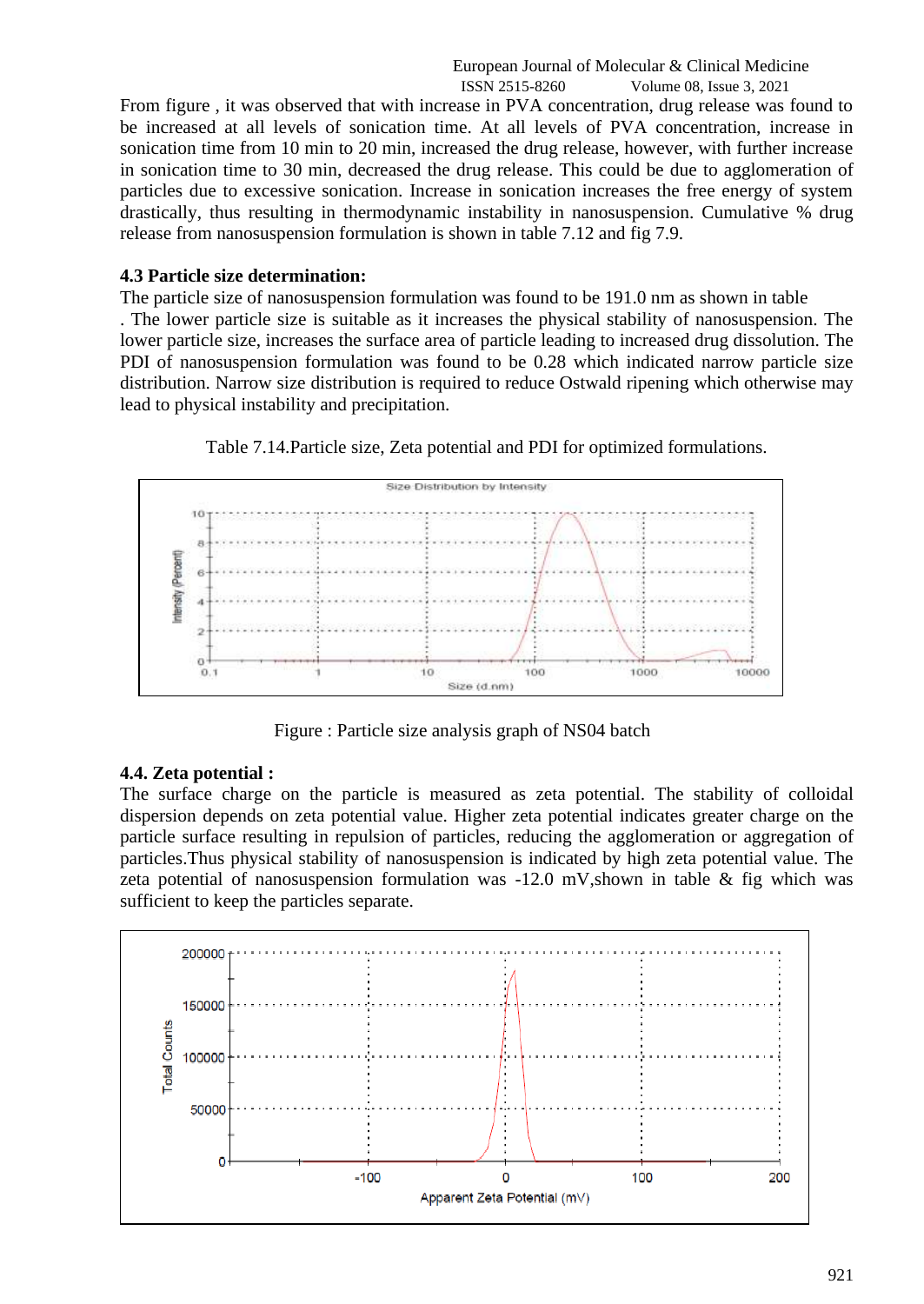## **4.5 Infra Red Spectrum**

In order to observe any major chemical change after formulation of nanosuspension, FTIR analysis of Gemfibrozil, its physical mixture with PVA as stabilizer and nanosuspension formulation was carried out. The characteristic absorption peak for Gemfibrozil were observed as –C-H stretch at 3045.70 cm-1, -C=O stretch at 1836.28cm-1, -C-O stretch at 1049.31 cm-1 respectively. There was no major shift observed at these wavelengths in IR of physical mixture or nanosuspension. This indicated that no chemical change was occurred in the formulation during nanosuspension formulation.

# **I) IR spectrum of Gemfibrozil**



## Fig IR spectrum of Gemfibrozil

| Table 7.10 Details of FTTK spectrum of Gemmorozii |                                                |  |  |
|---------------------------------------------------|------------------------------------------------|--|--|
| <b>Wave number</b><br>$\rm (cm^{-1})$             | <b>Functional groups</b>                       |  |  |
| 3045.70                                           | Aromatic C-H                                   |  |  |
| 2991.69                                           | Asymmetric CH <sub>3</sub>                     |  |  |
| 2877.89                                           | Symmetric $CH3$                                |  |  |
| 1836.29                                           | <b>COOH</b>                                    |  |  |
| 1049.31                                           | $C-O$                                          |  |  |
| 798.56                                            | Para substituted Aromatic<br>bending vibration |  |  |

# Table 7.16 Details of FTIR spectrum of Gemfibrozil

Fig IR spectrum of optimized NS formulation Table Details of

|  | FTIR spectrum of optimized formulation |
|--|----------------------------------------|
|--|----------------------------------------|

| <b>Wave number</b><br>$\rm (cm^{-1})$ | <b>Functional groups</b>    |  |  |  |  |
|---------------------------------------|-----------------------------|--|--|--|--|
| 3045.70                               | Aromatic -C-H               |  |  |  |  |
| 1703.20                               | -COOH                       |  |  |  |  |
| 1039.67                               | -C-O Single bond<br>Stretch |  |  |  |  |
| 808.20                                | Aromatic -C-H               |  |  |  |  |

# **4.6 Differential Scanning calorimetry**

Figure 7.16, 7.17 and 7.18 indicate DSC of Gemfibrozil, its physical mixture with PVA and lyophilized nanosuspension formulation (NS4). DSC studies exhibited a sharp peak at 60.80C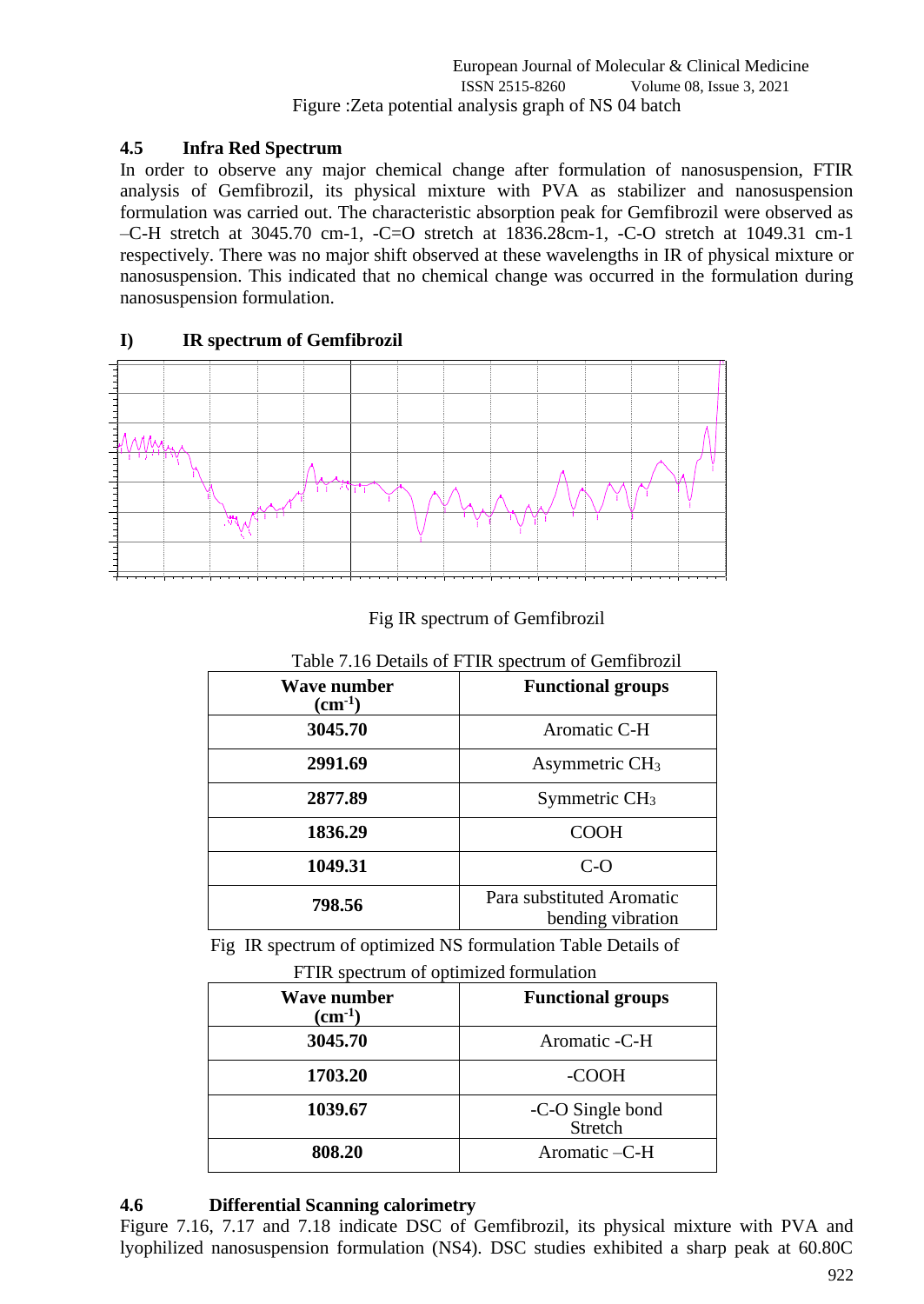which indicates the melting point of Gemfibrozil. The presence of sharp peak indicates crystalline nature of drug. DSC of physical mixture and Nanosuspension formulation showed an endothermic peak at 221.90 C indicating presence of PVA. DSC of physical mixture retained the endotherm of drug. DSC of formulation indicated a very small peak at 55.4 0 C representing a major change in crystallization of gemfibrozil during nanosuspension formulation. The presence of small and wide endothermic confirms conversion of gemfibrozil to amorphous form.



#### **4.7.X-Ray diffraction Studies**

In order to study the changes occurred in crystallinity of drug during formulation of



923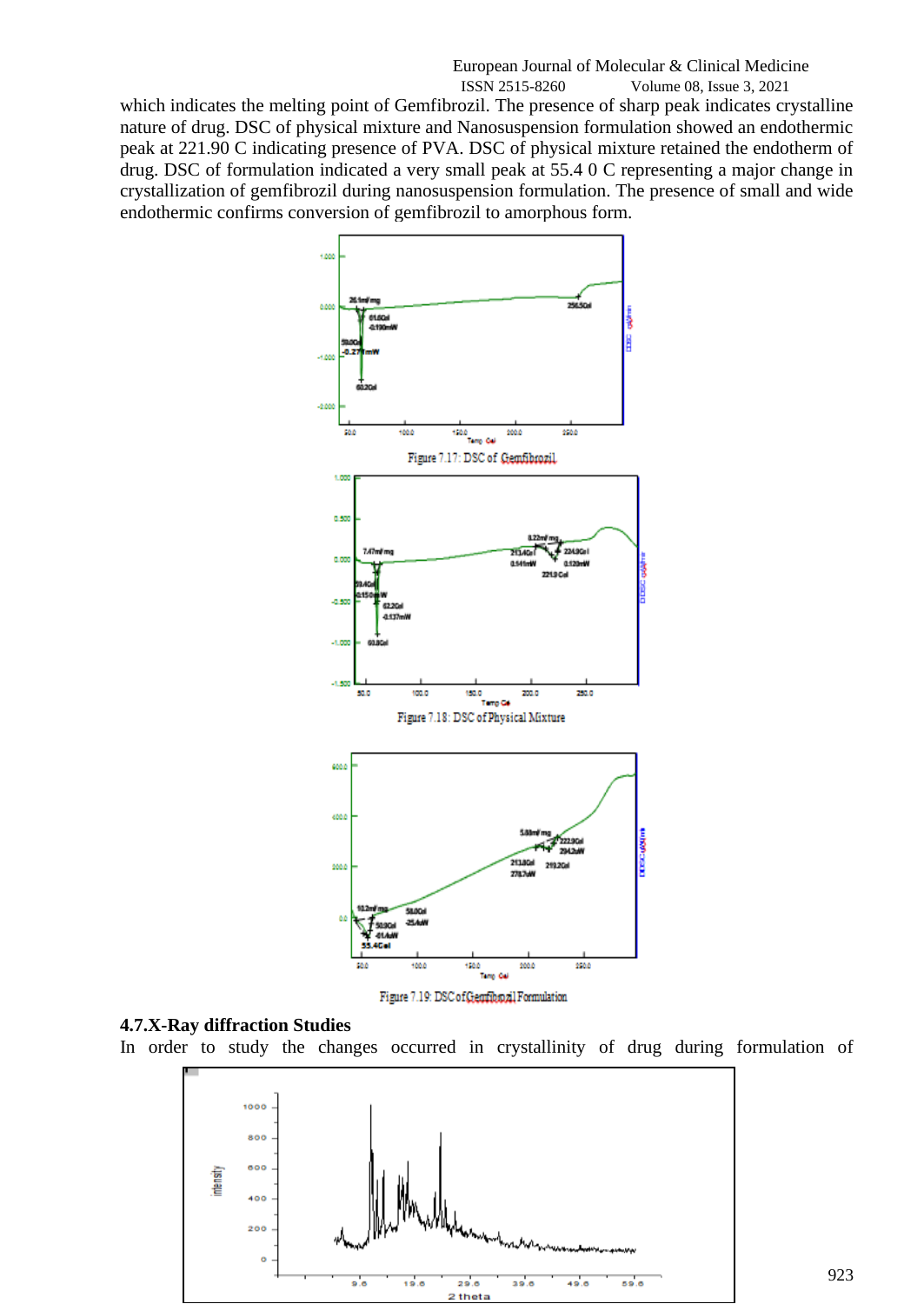nanosuspension, XRD study was carried out.Figure 7.19, 7.20, 7.21 indicate XRD pattern of Gemfibrozil, physical mixture of drug , PVA and nanosuspension formulation NS04. XRD pattern of pure Gemfibrozil indicated intense peaks at 11.5, 11.6, 11.9 which were characteristic of pure drug Gemfibrozil. These intense peaks indicated crystalline nature of drug.XRD of physical mixture retained intense peak of Gemfibrozil and also showed additional intense peaks at 18.3, 24.2 and 24.30 representing presence of PVA. XRD of formulation indicated significant reduction in the intensity of Gemfibrozil peaks at 11.5, 11.5, 11.9. This could be due to partial amorphization of drug during process of nanosuspension. As the intensity of peak was not completely masked, there was possibility of presence of drug in nanocrystalline form.

Figure 7.20:X-Ray diffraction of pure Gemfibrozil drug



Figure 7.21:X-Ray diffraction of physical mixture



Figure: 7.22:X-Ray diffraction of Nanosuspension formulation

**Cumulative percent drug release of Gemfibrozil Nanosuspension**

| <b>Batch</b>   |           | <b>Time</b> |           |                |       |           |
|----------------|-----------|-------------|-----------|----------------|-------|-----------|
| code           | 15        | 30          | 45        | 60             | 75    | 90        |
| N              | 39.2      | 59.4        | 62.7      | 65.0           | 71.13 | 81.3      |
| S <sub>1</sub> | 3         | 6           | 6         | 3              | 士     |           |
|                | 土         | $\pm 2.3$   | $\pm 1.3$ | $\pm 2.1$      | 1.96  | $\pm 1.7$ |
|                | 1.23      |             | 6         | $\overline{2}$ |       |           |
| N              | 41.2      | 50.6        | 55.7      | 67.1           | 75.98 | 86.2      |
| S <sub>2</sub> |           |             |           |                | 土     | $\pm 1$   |
|                | $\pm 2.9$ | $\pm 0.5$   | $\pm 2.2$ | $\pm 1.6$      | 2.3   | .35       |
|                |           |             |           | 6              | 3     |           |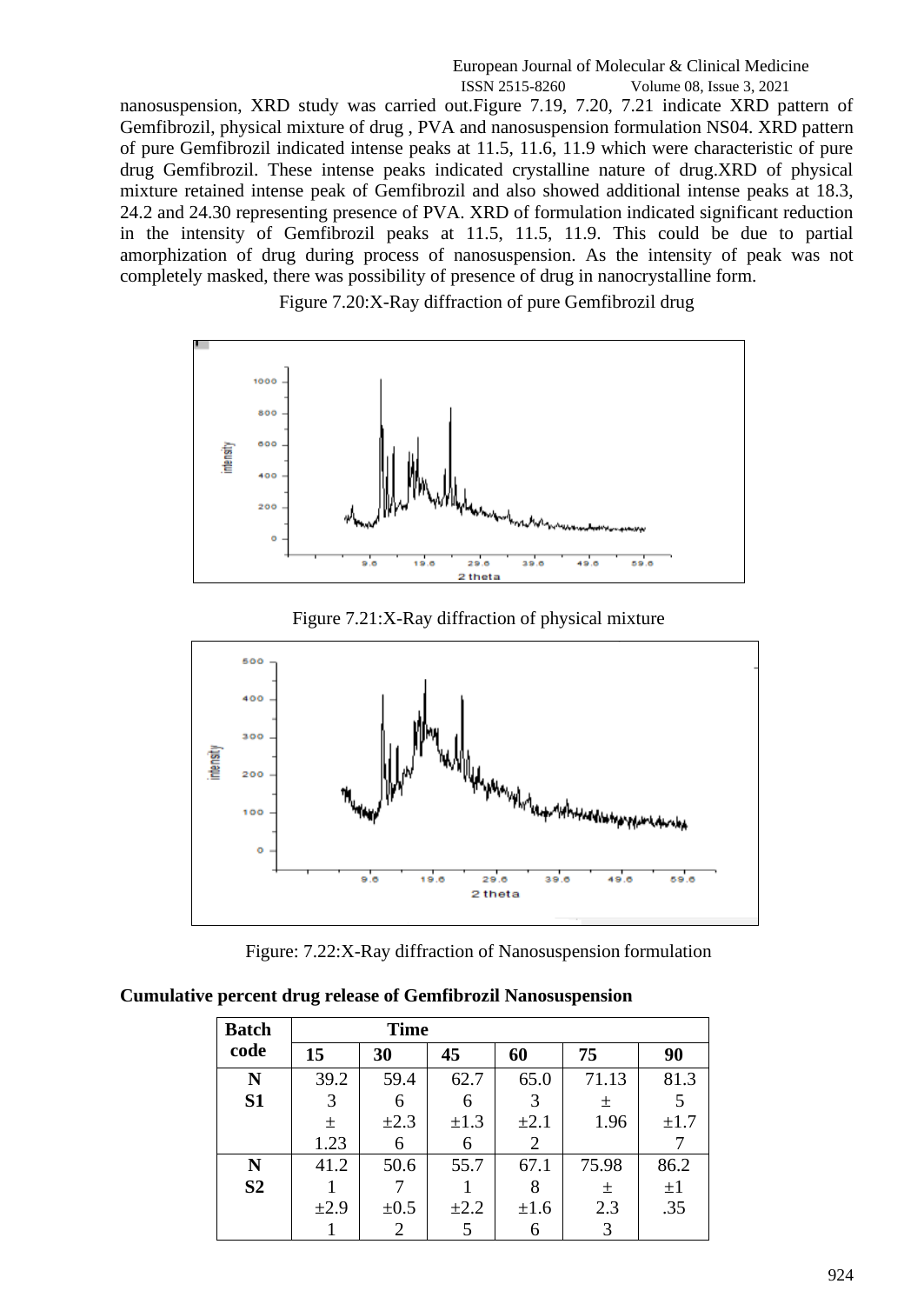|                 |                        |                |                  | ISSN 2515-8260 |                           | Volume 08, Is          |
|-----------------|------------------------|----------------|------------------|----------------|---------------------------|------------------------|
| ${\bf N}$       | 56.5                   | 66.2           | 68.5             | 79.7           | 82.86                     | 89.8                   |
| <b>S3</b>       | 8                      | 5              | $\overline{2}$   | 3              | $\pm 2.82$                | $\mathbf{1}$           |
|                 | $\pm 2.4$              | $\pm 1.2$      | $\pm 0.5$        | $\pm 3.4$      |                           | $\pm 2.5$              |
|                 | $\mathbf{2}$           | 9              | $\mathbf{1}$     | $\mathbf{2}$   |                           | 9                      |
|                 | 57.2                   | 64.9           | 73.6             | 79.3           | 89.18                     | 96.2                   |
| NS4             | 6                      | 8              | 8                | 9              | $\pm 0.84$                | $\pm 1.8$              |
|                 | $\pm 1.5$              | $\pm 2.2$      | $\pm 1.5$        | $\pm 2.8$      |                           | 7                      |
|                 | $\boldsymbol{0}$       | 9              | $\boldsymbol{0}$ | 8              |                           |                        |
| NS <sub>5</sub> | 53.9                   | 61.8           | 69.3             | 72.4           | 74.25                     | 86.5                   |
|                 | $\overline{4}$         | $\overline{2}$ | 5                | 7              | $\pm$                     | $\pm 2.3$              |
|                 | $\pm 1.0$              | $\pm 0.7$      | 土                | 土              | 2.2                       | $\mathbf{1}$           |
|                 | 8                      | 8              | 0.87             | 1.5            | 9                         |                        |
|                 | 46.5                   | 56.3           | 63.9             | 67.9           | 72.38                     | 85.4                   |
| NS <sub>6</sub> | 7                      | 9              | $\mathbf{1}$     | 5              | $\pm$                     | 8                      |
|                 |                        |                |                  |                | 2.3                       |                        |
|                 | $\pm$                  | $\pm$          | $\pm$            | $\pm$          | 7                         | $\pm$                  |
|                 | 2.32                   | 1.36           | 2.36             | 1.36           |                           | 1.69                   |
| NS7             | 57.7                   | 64.9           | 72.1             | 77.9           | 82.3                      | 87.2                   |
|                 | $\overline{0}$         | 8              | $\overline{4}$   | $\pm$<br>2.2   | $\pm$<br>3.6              | 3                      |
|                 | $\pm$                  | $\pm$          | $\pm 2.7$        | 5              | $\overline{2}$            | $\pm$                  |
|                 | 2.45                   | 1.56           | 1                |                |                           | 1.47                   |
| NS <sub>8</sub> | 49.1                   | 60.2           | 61.8             | 66.5           | 74.18                     | 80.1                   |
|                 | $\mathbf{1}$           | 3              | 8                | 9              | 土                         | $\boldsymbol{0}$       |
|                 | $\pm$                  | 士              | $\pm$            | 土              | 1.79                      | $\pm$                  |
|                 | 4.20                   | 3.25           | 1.69             | 2.45           |                           | 4.12                   |
| NS9             | 35.3<br>$\overline{c}$ | 45.7<br>9      | 57.1<br>9        | 64.1<br>7      | 69.87                     | $74.\overline{2}$<br>9 |
|                 | $\pm$                  | 土              | 土                | 土              | 土                         | 土                      |
|                 | 2.60                   | 1.27           | 2.34             | 3.65           | 1.3                       | 2.87                   |
|                 |                        |                |                  |                | 6                         |                        |
| <b>NS10</b>     | 37.8                   | 45.3           | 58.3             | 65.9           | 71.21                     | 79.1                   |
|                 | $\overline{0}$         | 6              | 1                | 8              | $\pm 0.89$                | $\tau$                 |
|                 | $\pm$                  | $\pm$          | $\pm$            | ±1.8           |                           | $\pm$                  |
|                 | 1.65                   | 3.24           | 0.36             | $\tau$         |                           | 1.58                   |
| <b>NS11</b>     | 24.7                   | 38.6           | 47.3             | 56.3           | $67.\overline{24}$        | 76.7                   |
|                 | 1                      | 7              | $\mathbf{2}$     | $\overline{2}$ | 土<br>$1.0\,$              | $\mathbf{2}$           |
|                 | $\pm$                  | 土              | $\pm$            | 土              | 9                         | $\pm$                  |
|                 | 2.69                   | 3.78           | 4.13             | 2.71           |                           | 2.34                   |
| <b>NS12</b>     | 48.9                   | 58.7           | 67.3             | 72.4           | 79.21                     | 82.0                   |
|                 | 5                      | 9              | 6                | $\mathfrak{2}$ | $\pm$                     | 6                      |
|                 | $\pm$                  | $\pm$          | 土                | $\pm$          | $1.7\,$<br>$\overline{2}$ | $\pm 0.7$              |
|                 | 1.04                   | 0.56           | 1.34             | 2.09           |                           | 9                      |
| <b>NS13</b>     | 25.3                   | 34.7           | 47.2             | 64.3           | 73.68                     | 80.2                   |
|                 | 9                      | 1              | 7                | 6              | $\pm$                     | 7                      |
|                 | $\pm$                  | $\pm$          | $\pm$            | $\pm$          | $2.0\,$<br>8              | $\pm 3.6$              |
|                 | 2.32                   | 1.54           | 2.01             | 1.23           |                           | 4                      |
|                 | 34.8                   | 49.2           | 62.3             | 71.2           | 76.30                     | 81.3                   |
| <b>NS14</b>     | $\mathbf{1}$           | $\mathbf{2}$   | 9                | 8              | $\pm$                     | 6                      |
|                 | $\pm$                  | $\pm$          | $\pm$            | $\pm$          | 2.0                       | $\pm$                  |
|                 | 0.98                   | 1.87           | 2.87             | 1.65           | 5                         | 3.12                   |
|                 | 36.2                   | 41.0           | 52.3             | 60.8           | 73.39                     | 80.6                   |
| <b>NS15</b>     | 1                      | 8              | 6                | 9              | 土                         | 8                      |
|                 | $\pm$                  | $\pm$          | 土                | $\pm$          | 1.97                      | $\pm$                  |
|                 | 0.39                   | 1.65           | 2.65             | 1.06           |                           | 2.98                   |
|                 | 31.2                   | 38.3           | 46.7             | 67.2           | 71.02                     | 82.3                   |
| <b>NS16</b>     | 5                      | 6              | $8\,$            | 5              | $\pm$                     | 5                      |
|                 |                        |                |                  |                |                           |                        |

European Journal of Molecular & Clinical Medicine ssue  $3, 2021$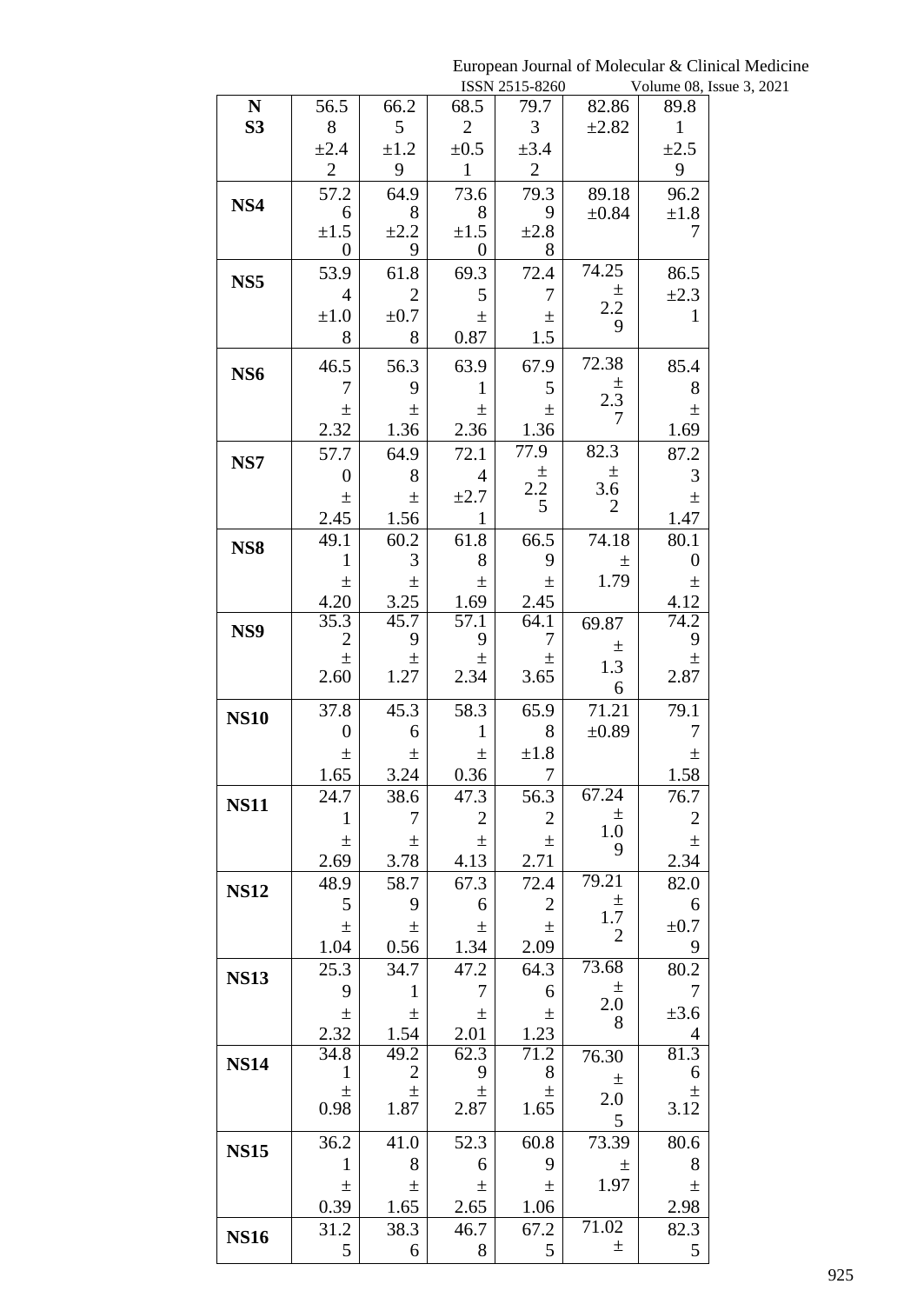|             | ISSN 2515-8260<br>Volume 08, Issue 3, 2021 |            |            |           |           |           |  |
|-------------|--------------------------------------------|------------|------------|-----------|-----------|-----------|--|
|             | 土                                          | 土          | 土          | $\pm$     | 3.2       | 土         |  |
|             | 1.74                                       | 2.41       | 1.65       | 2.65      |           | 1.03      |  |
| <b>NS17</b> | 29.3                                       | 37.8       | 57.6       | 64.2      | 75.80     | 81.6      |  |
|             |                                            | 9          | 9          | 6         | 土         | 3         |  |
|             | 土                                          | 土          | 土          | 土         | 4.0       | 土         |  |
|             | 2.34                                       | 1.52       | 3.21       | 1.25      |           | 2.31      |  |
| Pu          | 23.41                                      | 31.78      | 40.98      | 45.5      | 56.23     | 62.3      |  |
| re          | $\pm 1.7$                                  | $\pm 0.74$ | $\pm 2.35$ |           | $\pm 1.5$ | 6         |  |
| Dr          |                                            |            |            | $\pm 1.0$ |           | $\pm 2.7$ |  |
| ug          |                                            |            |            | 8         |           |           |  |

The drug release was found to follow biphasic release pattern, initial release burst release followed by sustained drug release over 90 minute of dissolution study.initial burst release is due to small sized amorphous particles and crystal nuclei. Slow drug release could be due to agglomerated particles found during process.

## **Drug release patterns for nanosuspension Optimized formulation and Pure gemfibrozil**



Drug release from NS 4 formulation was found to be highest, NS 4 formulation released 57.2 %  $\pm$  1.50 after 15 minutes of dissolution and 96.2 %  $\pm$  1.72 after 90 minute of dissolution. Hence, these formulation was selected as optimized for further study. The drug content and physical stability of these formulation was high. when dissolution profile of pure drug was compared with NS4 formulation fig it was observed that 2.5 fold increase in drug release after 15 minutes of dissolution whereas after 90 minutes of dissolution there was 1.54 fold increase in drug release. These could be due to change in crystallity of drug during NS process.during the NS formulaton, gemfibrozil was dissolved in ethanol and was further precipitate out in antisolvent in process of stabilizer which could have changed the drug from crystalline to amorphous form. These was further confirmed from DSC and XRD study.

## **4.8 Saturation solubility of optimised formulation and pure drug**

The solubility of optimized nanosuspension formulation (NS4) and pure gemfibrozil was carried out in water and in phosphate buffer pH (7.5), result are shown in Table . formulated gemfibrozil nanosuspension showed high solubility in water as compared to pure drug. The increase in solubility was 5 fold and 9 fold in water and phosphate buffer respectively. These was attributes to reduction in particle size and transition to amorphous state of drug duringNS formulation.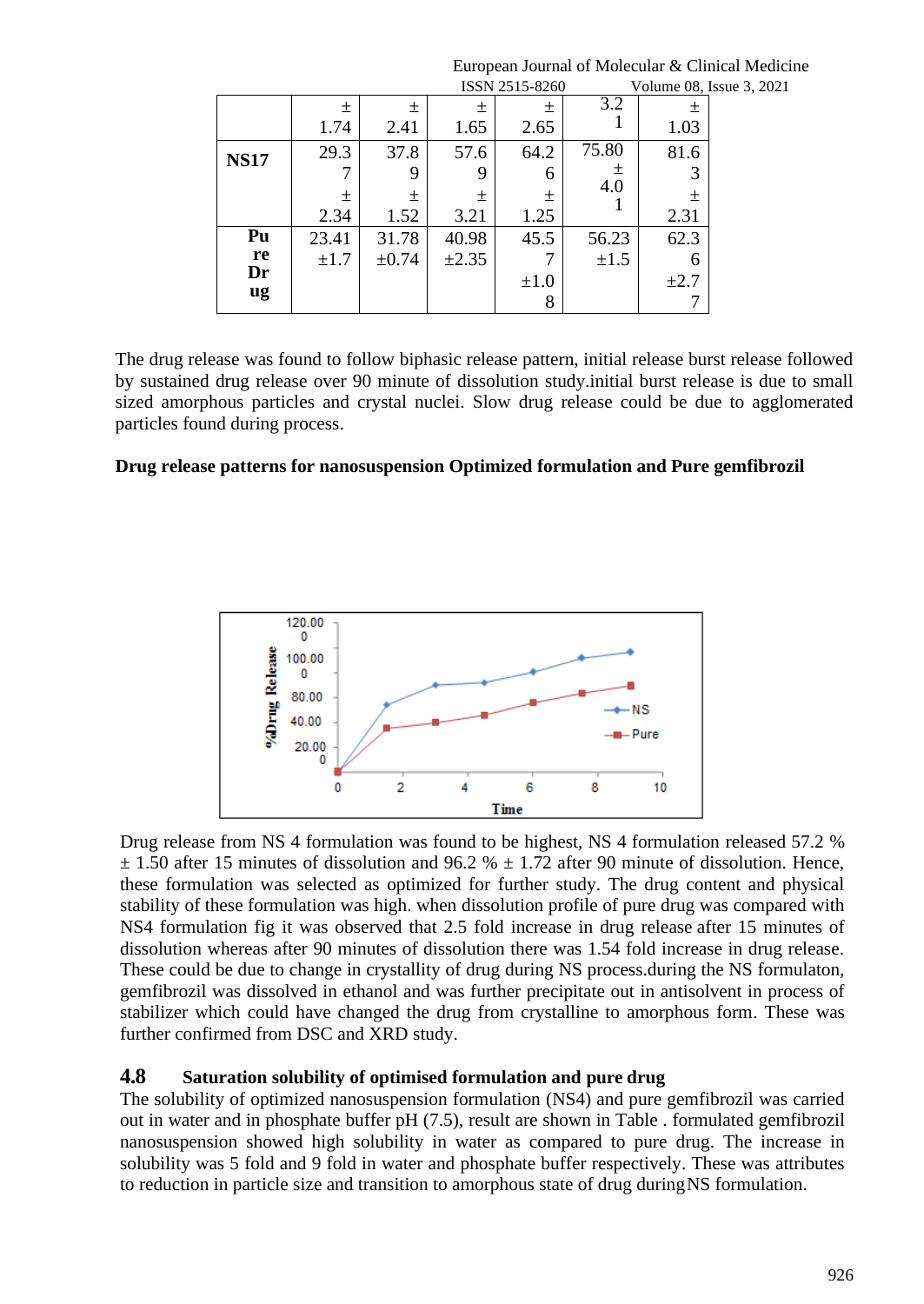#### European Journal of Molecular & Clinical Medicine ISSN 2515-8260 Volume 08, Issue 3, 2021 Table no 7.13 : saturation solubility of Optimized formulation

| Sr. No | <b>Solvent System</b> | Solubility of pure<br>$drug$ ( $\mu$ g/ml) | Solubility of NS 04 at<br>$25 \pm 1$ <sup>0</sup> c (µg/ml) |
|--------|-----------------------|--------------------------------------------|-------------------------------------------------------------|
|        | Water                 | $27.8 \pm 1.3$                             | $139 \pm 3.2$ µg/ml                                         |
| 2      | Phosphate buffer pH   | $2.3 \pm 0.3$                              | $11.3 \pm 2.7$ µg/ ml                                       |



Fig. 7.10 : Saturation Solubility of optimized nanosuspension formulation & Pure gemfibrozil in water



Fig . 7.11: Saturation Solubility of Optimised nanosuspension formulation & Pure gemfibrozil in Phosphate buffer pH 7.5

# **Conclusion:**

An optimized formulation of Gemfibrozil nanosuspension were successfully prepared with particle size less than 200nm with higher zeta potential. Gemfibrozil nanosuspensions exhibited markedly enhanced solubility & dissolution rate compared to gemfibrozil drug. Acknowledgement:

The authors thank to Dr. D. Y. Patil Institute of pharmaceutical science and research (Pune, Maharashtra, India) for their support of this work.

# **References :**

1. Liu D, Xu H, Tian B, Yuan K, Pan H, Ma S. Fabrication of Carvedilol Nanosuspensions Through the Anti-Solvent Precipitation–Ultrasonication Method for the Improvement of Dissolution Rate and Oral Bioavailability. Vol. 13, AAPS PharmSciTech. 2012; 295–304.

2. Taneja, S., S. Shilpi, et al. "Formulation and optimization of efavirenz nanosuspensions using the precipitation-ultrasonication technique for solubility enhancement." Artificial Cells, Nanomedicine, and Biotechnology 44(3): 978-984.

3. Xia D, Quan P, Piao H, Piao H, Sun S, Yin Y. Preparation of stable nitrendipine nanosuspensions using the precipitation-ultrasonication method for enhancement of dissolution and oral bioavailability. Eur J Pharm Sci. 2010;40(4):325–34.

4. Vikram M. Pandya, Jayvadan K. Patel and Dhaval J. Patel, Der Pharmacia Lettre